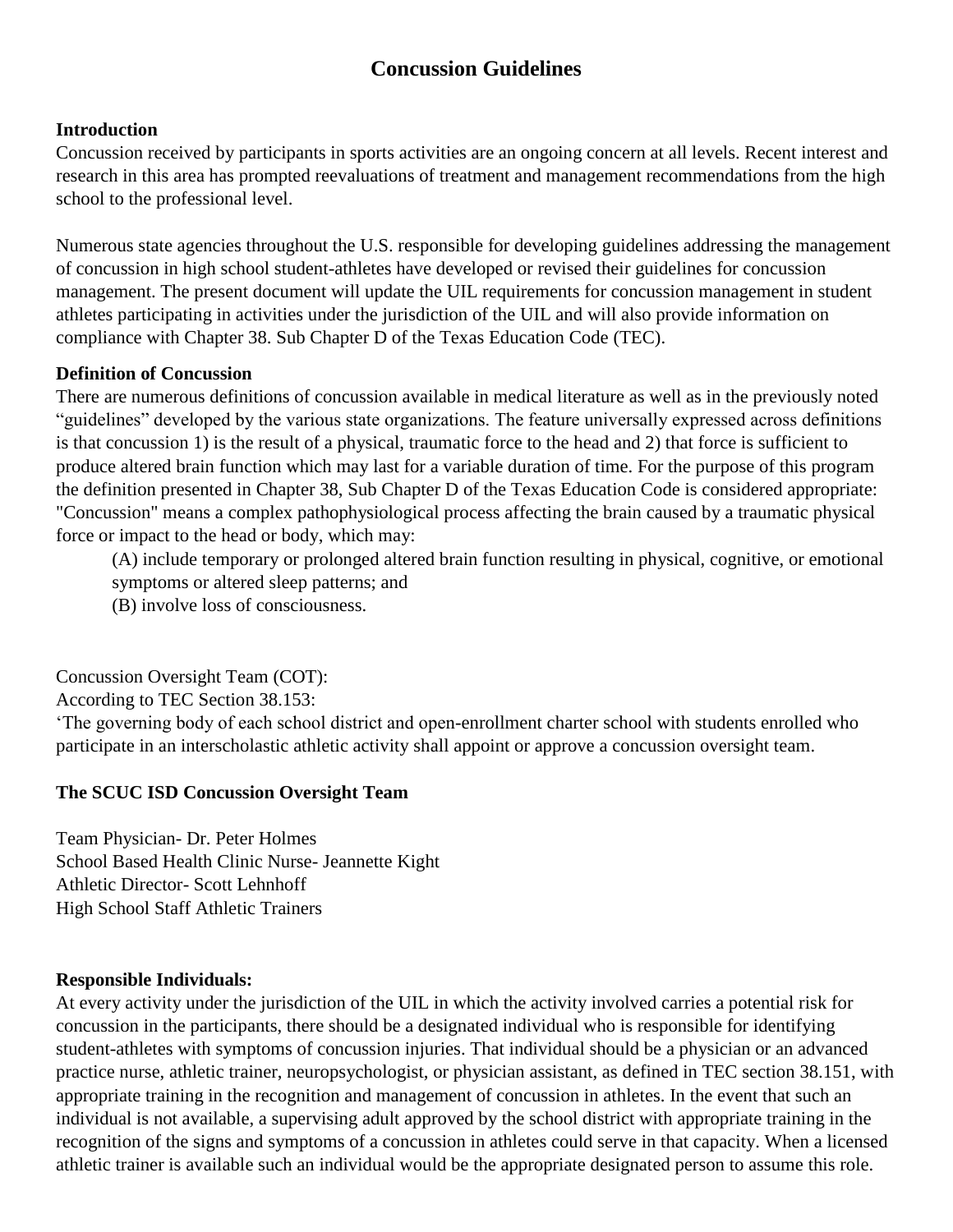The individual responsible for determining the presence of the symptoms of a concussion is also responsible for creating the appropriate documentation related to the injury event.

# **Manifestation/Symptoms**

Concussion can produce a wide variety of symptoms that should be familiar to those having responsibility for the well being of student-athletes engaged in competitive sports in Texas. Symptoms reported by athletes may include: headache; nausea; balance problems or dizziness; double or fuzzy vision; sensitivity to light or noise; feeling sluggish; feeling foggy or groggy; concentration or memory problems; confusion. Signs observed by parents, friends, teachers or coaches may include: appears dazed or stunned; is confused about what to do; forgets plays; is unsure of game, score or opponent; moves clumsily; answers questions slowly; loses consciousness; shows behavior or personality changes; can't recall events prior to hit; can't recall events after hit.

Any one or group of symptoms may appear immediately and be temporary, or delayed and long lasting. The appearance of any one of these symptoms should alert the responsible personnel to the possibility of concussion.

#### **Response to Suspected Concussion**

According to TEC section 38.156, a student 'shall be removed from an interscholastic athletics practice or competition immediately if one of the following persons believes the student might have sustained a concussion during the practice or competition:

(1) a coach;

(2) a physician;

(3) a licensed health care professional; or

(4) the student's parent or guardian or another person with legal authority to make medical decisions for the student.

If a student-athlete demonstrates signs or symptoms consistent with concussion, follow the "Heads Up" 4-Step Action Plan:

• The student-athlete shall be immediately removed from game/practice as noted above.

• Have the student-athlete evaluated by an appropriate health care professional as soon as practicable.

• Inform the student-athletes parent or guardian about the possible concussion and give them information on concussion.

• If it is determined that a concussion has occurred, the student-athlete shall not be allowed to return to participation that day regardless of how quickly the signs or symptoms of the concussion resolve and shall be kept from activity until a physician indicates they are symptom free and gives clearance to return to activity as described below. A coach of an interscholastic athletics team may not authorize a student's return to play.

# **Return to Activity/Play Following Concussion**

According to TEC section 38.157: 'A student removed from an interscholastic athletics practice or competition under TEC Section 38.156 (suspected of having a concussion) may not be permitted to practice or compete again following the force or impact believed to have caused the concussion until:

(1) the student has been evaluated; using established medical protocols based on peer reviewed scientific evidence, by a treating physician chosen by the student or the student's parent or guardian or another person with legal authority to make medical decisions for the student;

(2) the student has successfully completed each requirement of the return-to-play protocol established under TEC Section 38.153 necessary for the student to return to play;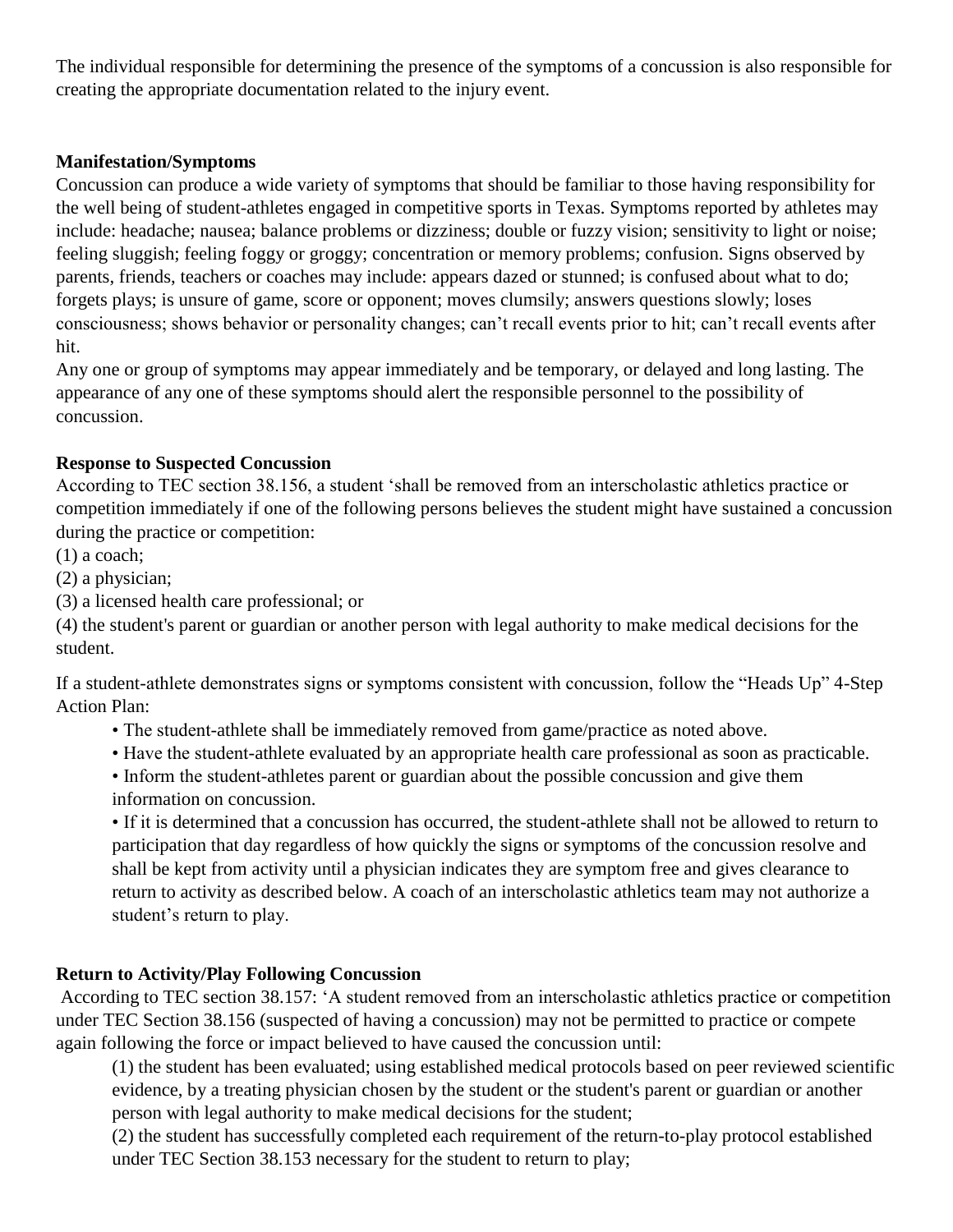(3) the treating physician has provided a written statement indicating that, in the physician's professional judgment, it is safe for the student to return to play;and

(4) the student and the student's parent or guardian or another person with legal authority to make medical decisions for the student:

(A) have acknowledged that the student has completed the requirements of the returnto-play protocol necessary for the student to return to play;

(B) have provided the treating physician's written statement under Subdivision (3) to the person responsible for compliance with the return-to-play protocol under Subsection (c) and the person who has supervisory responsibilities under Subsection (c); and

(C) have signed a consent form indicating that the person signing: (i) has been informed concerning and consents to the student participating in returning to play in accordance with the return-to-play protocol; (ii) understands the risks associated with the student returning to play and will comply with any ongoing requirements in the return-to-play protocol; (iii) consents to the disclosure to appropriate persons, consistent with the Health Insurance Portability and Accountability Act of 1996 (Pub. L. No. 104-191), of the treating physician's written statement under Subdivision (3) and, if any, the return-to-play recommendations of the treating physician; and (iv) understands the immunity provisions under TEC Section 38.159.' The UIL will provide standardized forms for the Return to Play procedure. According to the UIL Concussion Management Protocol, following clearance and compliance with the above information, supervised progression of activities should be initiated utilizing the now standardized protocol: • Student-athlete shall be symptom free for 24

•Student-athlete shall be symptom free for 24 hours prior to initiating the return to play progression.

• The 5 step progression continues as long as student-athlete is symptom free at each level.

• If the student-athlete experiences any post-concussion symptoms during the return to activity

progression the protocol will be stopped. If their symptoms are not alleviated within 7 days, the studentathlete must be re-evaluated by a licensed health care professional for an additional evaluation.

| Step $1$ : Light aerobic activity (10-15 minutes) & gravity changes. |
|----------------------------------------------------------------------|
| Step 2: Moderate aerobic activity (15-20 minutes) & gravity changes. |
| Step 3: Heavy Exertion without contact including lifting weights.    |
| Step 4: Full contact practice including lifting weights.             |

Step 5: Full practice or competition.

# **Subsequent Concussion**

Any subsequent concussion requires further medical evaluation, which may include a physical examination prior to return to participation. Written clearance from a physician is required as outlined in TEC Section 38.157 before any participation in UIL practices, games or matches.

# **Academic Accommodations:**

If the portion on the Concussion Return to Play Protocol packet is filled out by the treating physician recommending academic accommodations, the athletic trainer will notify the student-athletes counselor who will then notify the appropriate teachers of prescribed modifications.